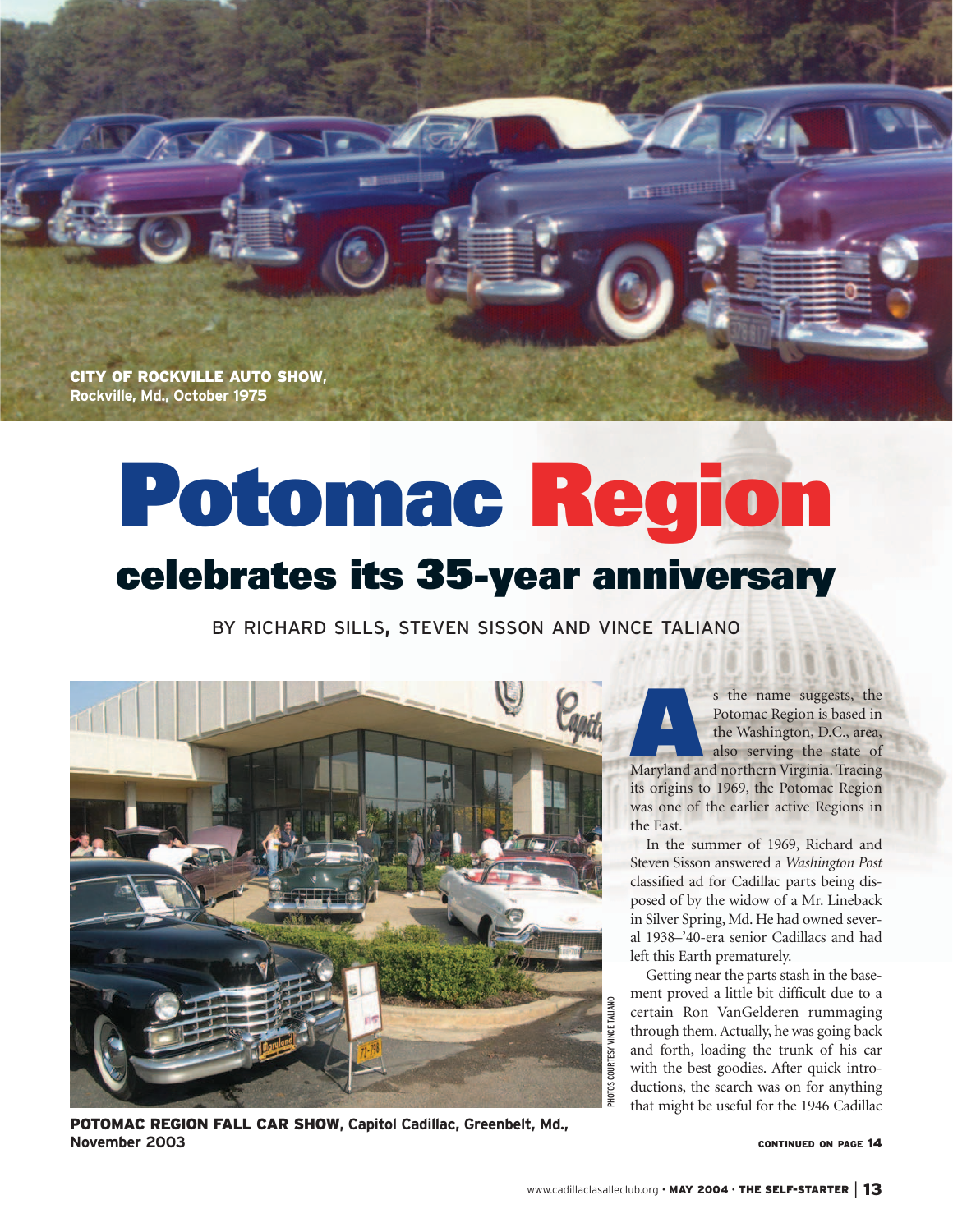#### CONTINUED FROM PAGE 13

Convertible that Steven was then fixing up. Ron asked Richard and Steven about any cars that they might own, and, in turn, they learned that Ron owned a small fleet of some four or five collector Cadillacs and that he had recently moved to McLean, Va., from Chicago.

They invited Ron to their Dad's nearby home, where the '46 Convertible was resting. They were amazed to learn that Ron had come from a very active CLC Region in Chicago and had already become distressed to learn that there was no active local Region in the Washington, D.C., area.

About a month later, Ron called Steven and asked if he could come up with a mailing list of interested Cadillac fanciers in the area. Steven said yes, because he was a member of the local AACA Region and CHVA Region and knew a lot of people. He did come up with some 20 to 25 names and forwarded them on to Ron. Ron, in turn, came up with the idea of having a CLC meet at Turkey Run Park in McLean in October 1969. Ron did the inviting and the people came. It was fun and some 12 cars were shown.

## THE REGION'S FIRST MEETING

All of this must have gotten to Ron because a month or so later, he was on the phone planning a social get-together at his home in McLean. Ron mentioned that he wanted to explore the idea of having a local Region. He and his then wife, Sherry, hosted the function and did all the mailings. The first meeting took place in November 1969 with some 15 to 20 potential members in attendance, including Juan Aranda, Glen Cole, Bryce Frey, Glen Murphy, Bill Thomas, Joe Schutz, Richard Sisson and Steven Sisson.

Ron led the meeting and announced that he wanted to get a local Region started. After some discussion, it was decided that the Region would be called Potomac and Steven Sisson would be its first director.The first order of business was to apply to the National Club for provisional status and to get a good mailing list organized.

These things were done, and the Potomac Region was off. After helping to form the Potomac Region, Ron VanGelderen later served as president of the CLC (1972–1978 and again from 1984–1986).



The infant organization was very loose in a number of ways, including not even requiring dues for the first couple of years. The hat was passed around at the various get-togethers and this brought in enough money to buy paper supplies and pay for postage. Steven more or less ran the club from his office across the street from the *Washington Post* on 15th Street. Bryce Frey was the keeper of monies, while Steven served as newsletter writer/editor. Different people came up with ideas for gatherings, meetings and so forth. Actual dues were put in effect when it became necessary to buy trophies to give out at the national sanctioned shows.

The Potomac Region kept growing. Its members in the early years of the '70s include a number of members who remain active today such as Juan Aranda, Bryce Frey, Richard Sisson, Steven Sisson and Bill Thomas, who were present at the first meeting at Ron VanGelderen's house in 1969, as well as Charlie Lightbown, Henry Ruby and others.

To show how a car club can be run on a low budget, the June 1971 *Potomac Region News* reports that, at an upcoming concours, it "...is currently planned that a CLC car emblem will be given as a firstplace prize and one of the new patches will be awarded for second-place winners in the three classes."

#### MOMENTUM BREEDS MORE REGIONS

Besides the D.C.-area enthusiasts, Cadillac and LaSalle owners from Pennsylvania and New Jersey made the journey south to attend Potomac Region events during the '70s. These included Gary Anderson, Lew Howells, Bill Lanning and the late Gus Drake. Steven Sisson, who by then was the CLC's Eastern vice president of Regions, felt that there was a need for a CLC Region in Pennsylvania, because, "we have a large number of members residing there, but no Region for them to be involved with." Steve published an open letter to CLC members residing in Pennsylvania in the February 1975 THE SELF-STARTER, promising that if a CLC Region could get started in Pennsylvania, "The New York, Potomac and New England Region people will assist you in getting started and I assure you I will give you all of the guidelines necessary." From this appeal came the Valley Forge Region, which has not only flourished but has become one of the most active Regions in the CLC.

Over the years, Potomac Region members too numerous to mention kept the momentum going. Steven Sisson served as director of the Region from 1969 until 1976. The